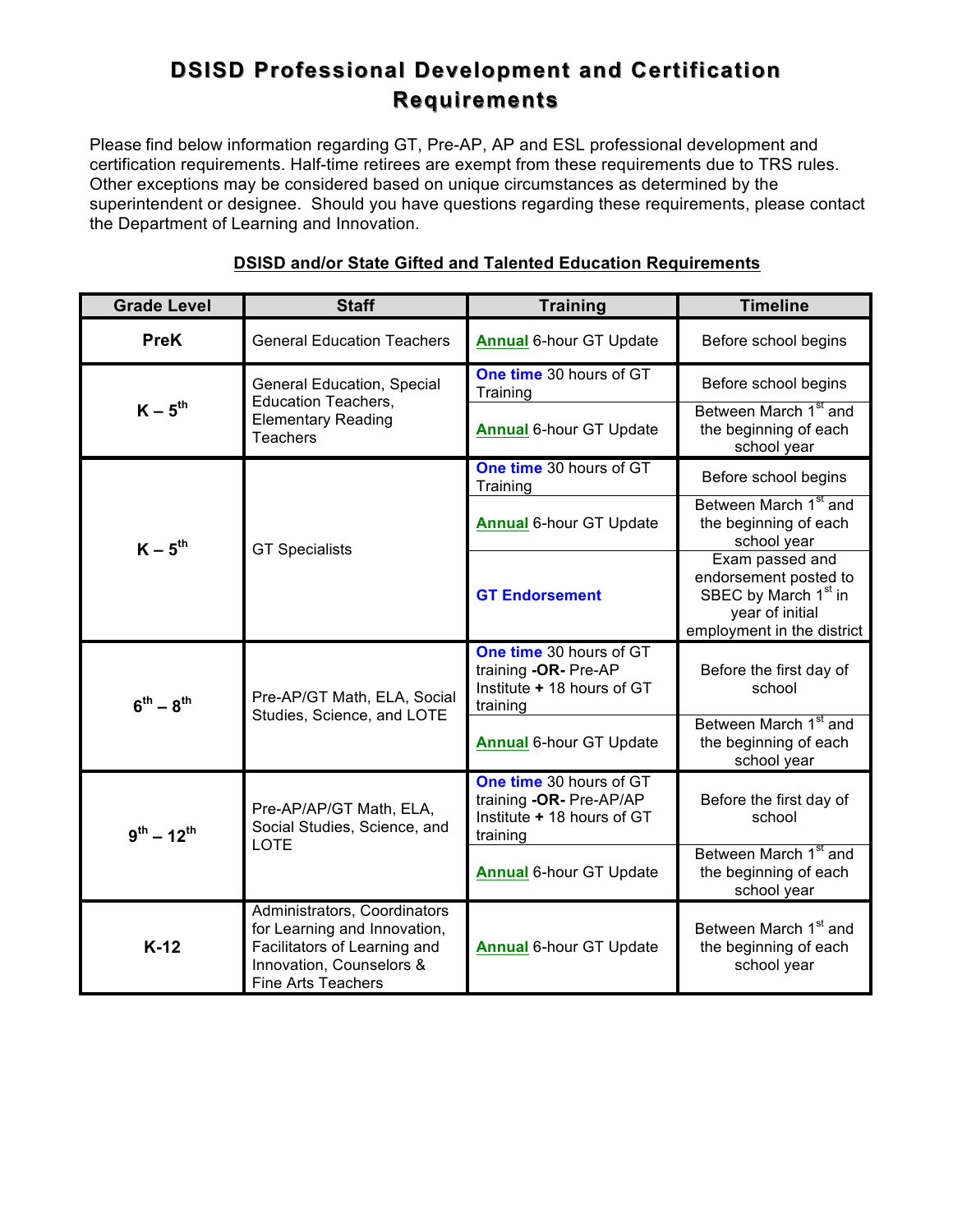## **Clarification of Gifted and Talented Requirements**

- Teachers who provide instruction and services that are a part of the program for gifted students must have a minimum of 30 hours of staff development that includes nature and needs of gifted/talented students, assessing student needs, and curriculum and instruction for gifted students (according to TAC §89.2).
- Once the 30 hours of gifted and talented education training has been met, teachers are eligible to teach courses that serve GT students at any time by completing the annual 6-hour GT update. Therefore, should time lapse and one or more years go by between teaching courses that serve GT students, the 30-hour requirement will not need to completed again.
- Beginning teachers will not need to obtain the annual 6-hour GT update in the same school year as the 30 hours of GT training. Teachers may be required to attend GT trainings that relate specifically to the district program delivery and/or identification process.
- Teachers new to DSISD may provide their campus administrator with documentation that the 30 hour GT education requirement was met prior to entering the district.
- Late-hires who need the 30 hours of GT education before school begins are allowed an extension up to one semester to complete the 30-hour GT training according to the Texas State Plan.
- Secondary teachers who attend a Pre-AP/AP Institute are only required to complete an additional 18 hours of GT training that includes nature and needs of gifted/talented students and assessing GT student needs. The 6-hour update is still required annually.
- The 30-hour training and annual 6-hour update are required in addition to a GT endorsement for elementary GT specialists.
- The GT endorsement is recommended for all teachers of GT students, but not required.

# **G/T FREQUENTLY ASKED QUESTIONS**

*(Source: http://ritter.tea.state.tx.us/gted/staplafaq.html)*

### **Who must have professional development in gifted education?**

Prior to assignment, teachers who provide instruction and services that are part of the program for gifted students should receive the required minimum 30 hours of training and six hours annually. Administrators and counselors who are responsible for programming decisions for gifted/talented students are required to receive six hours of professional development that includes nature and needs of gifted/talented students and program options for those students. Any campus or district level administrator (including the superintendent) or counselor who has authority to make scheduling, hiring, and/or program decisions should have the six hours. (Ref: 19 TAC § 89.2(1); TSP Section 4, 4.1A; 4.3A)

#### **If districts serve high school gifted/talented students through Advanced Placement (AP) courses and students who are not identified gifted are in the class, must the AP teacher differentiate the curriculum for the gifted students?**

Yes. Teachers that are using flexible grouping for instruction and product development, giving choices in assignments, and establishing a student centered classroom with lots of student-tostudent interaction are providing differentiated instruction. One of the reasons for requiring AP teachers to have professional development in nature and needs of gifted/talented students and assessing student needs is so they will be able to recognize a need for differentiation and provide it as needed. Teachers will want to add depth and complexity appropriate for gifted/talented students and differentiate for those who need it.

#### **Can Pre-AP be used to serve gifted students?**

Yes, but remember that Pre-AP is designed to increase the pool of students who will be successful in AP classes at the 11th and 12th grades. It is, therefore, a curriculum that is used to strengthen the educational program of all students in middle and high school. Following this philosophy, it would be necessary for a district to differentiate Pre-AP the way any general curriculum would be modified for gifted students.